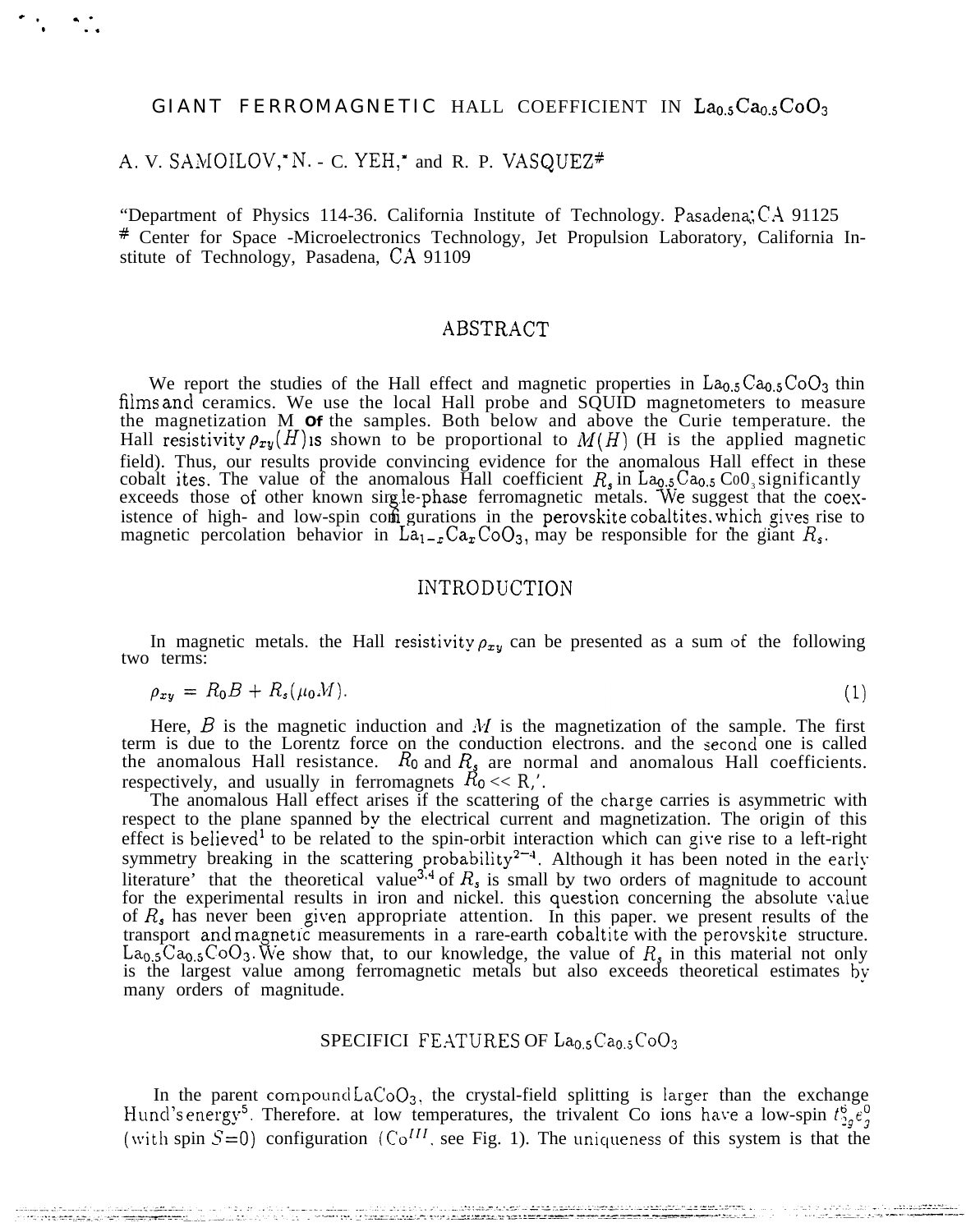

Left panel: High-spin and low-spin configurations of trivalent Co ions. Right panel:  $[C_0<sup>I\overline{V}</sup> - 6Co<sup>3+</sup>]$  complex formed near dopant  $\dot{Ca}$  atom.

balance between the crystal-fieid splitting and the Hund's energy is delicate and. correspondingly, the energy difference between these low-spin and the high-spin configurations is small (approximately  $80 \text{ meV}^5$ ). Both increasing temperature and increasing doping of divalent ions to the rare-earth cation site can result in the stabilization of the high-spin states. In order to show how the substitution of divalent Ca for trivalent La gives rise to the augmenting population of the high-spin  $(S=2) t_{2y}^4 e_2^2$  configuration  $\text{Co}^{3+}$ , we will use the explanation suggested by Senaris and Goodenough for a similar compound.  $La_{1-x}Sr_{x}CoO_{3}^{-5}$ .

The substitution of divalent Ca results in the appearance of tetravalent  $Co^{IV}(t_2^5,e_q^0)$  ions which polarize the oxygen p-electons. This polarization towards  $Co<sup>IV</sup>$  ions reduces the effect of the crystal field on the trivalent Co ions on the opposite side of the oxygen atoms (Fig. 1) and stabilizes the high-spin  $t_2^4 e^2$  configuration. As a result. magnetic clusters  $[Co^{IV}$ -6  $Co^{3+}$ ] are formed near each Ca atom.

With increasing dopinglevel. the magnetic clusters reach a magnetic percolation threshold. Chemically-doped holes induce ferromagnetism via the so-called double-exchange interactions–s.  $La_{1-x}Sr_xCoO_3$ , is found to have metallic electrical conduction for  $0.3 \leq$  $x \leq 0.5$ . with "'hole-poor''". lower-spin matrix interpenetrating the metallic 'hole-rich''. higher-spin regions<sup>5</sup>. In La<sub>1-x</sub>Ca<sub>x</sub>CoO<sub>3</sub> ferromagnetism is established approximately for the same values of x, with the Curie temperature  $T_c = 1S0 \text{ K} - 1S5 \text{ K}^9$ .

### EXPERIMENTAL

The  $La<sub>0.5</sub>Ca<sub>0.5</sub>CoO<sub>3</sub>$  epitaxial films are grown by pulsed laser deposition using a stoichiometric target of  $La_{0.5}Ca_{0.5}CoO_3$ , in 100 mTorr of oxygen. The temperature of the La. $AlO_3$ substrates is  $700^{\circ}$  C'. The growth is followed by annealing in 1 atm. oxygen at  $900^{\circ}$ C for two hours. and the epitaxy of the films is confirmed by x-ray rocking curves. The Hall effect is studied in two thin film samples  $2 \text{mm} \times 2 \text{mm} \times 150 \text{ nm}$  (sample 1) and  $5 \text{mm} \times 5 \text{mm} \times 300$ nm (sample 2) in size and in two ceramic oxygen- deficient samples.  $5 \text{mm} \times 3 \text{mm} \times 1.9 \text{mm}$ in size.

For the Hall measurements, we have deposited four gold pack on the corners of the film (or on the edges of the ceramic samples) and employed the van der Pauw method<sup>10</sup> to measure both the Hall and longitudinal resist ivities. We have performed measurements at 10-20 different values of electrical current in the range of O -:10  $\mu$ A for the films and O -20 m. A for the ceramic samples at selected temperatures and magnetic fields to ensure linear

. . . -

. .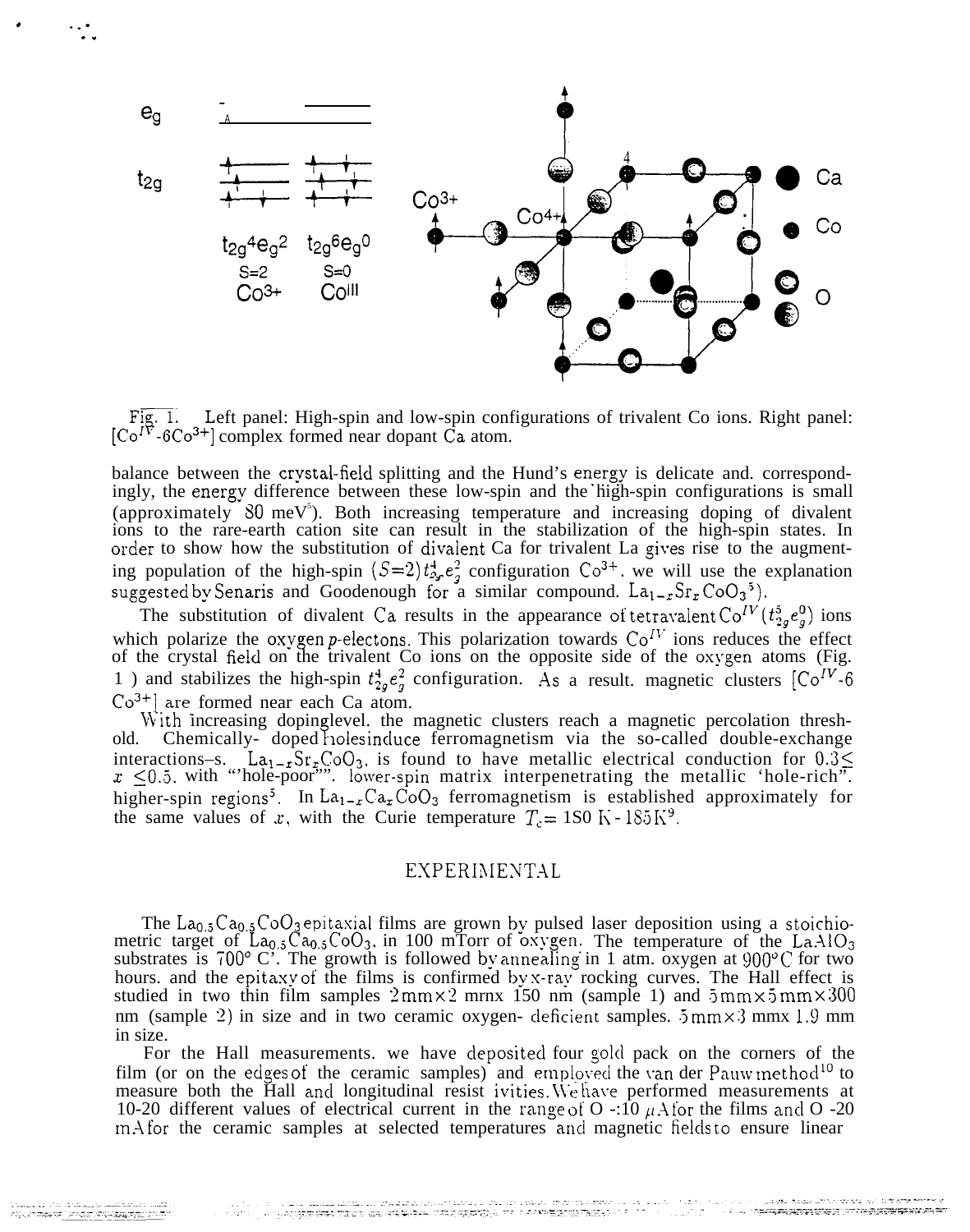

● ✌✎✎ ✎

 $\sim$ 

Left panel: Plot of the irreversible part of the magnetization (left axis) and the Hall Fig. 2. Left panel: Plot of the irreversible part of the magnetization (left axis) and the Hall resistivity (right axis) versus field at  $T=130$  K in the ceramics. Right panel: The irreversible part of the Hall resistivity as a function of the irreversible component of the magnetization for various temperatures below  $T_c$ . In both panels, the magnetization is measured using the Hall probe.

response of the system. Magnetic measurements are carried out in the ceramic samples by using the local Hall probe and SQUID magnetometers. The local Hall probe consists of an ion implanted GaAs sample with an active area of  $\sim 100 \mu \text{m} \times 100 \text{ pm}$ . The Hall probe is placed directly on the top of the sample. The offset (longitudinal) resistance of the Hall probe is small (around 0.3  $\Omega$ ) and is is subtracted from all the data. In the following, we will refer to the resistance of the Hall probe  $R_{HallProbe}$  as the measured resistance mmus this offset. At zero applied magnetic field.  $R_{HallProbe}$  is directly proportional to the magnetization.<br>However, the magnetization is small  $(\mu_0 M < 0.2$  T), and at fields H larger than M, the signal in the probe. which senses the component of  $B$  perpendicular to its pl ane. is predominated by the applied magnetic field. Therefore, at large fields. \ve are only able to obtain the irreversible part of the magnetization  $M^{irr}$  which can be more easily extracted from the signal than the reversible component.

## HALL EFFECT AND MAGNETIZATION DATA

First. we will demonstrate that the Hall resitivity is proportional to the magnetization. Shown in Fig. 2 (left panel) are  $\rho_{xy}$  (solid circles) and  $M^{irr}$  (solid line) versus magnetic field at  $T=130$  K, in the ferromagnetic state. The Hall resistivity is hysteretic. and the form of the hysteretic loop is similar to that of the magnetization curve. The irreversibility in  $\rho_{xy}$ vanishes around 1 T at  $T=130$  K. and so does  $M^{irr}$  at the same field. The right panel of Fig. 2 displays a linear dependence of the width of the hysteresis loop for the Hall resistivity  $\rho_{xy}^{irr}$  on  $\hat{M}^{irr}$ . The linearity is checked for multiple temperatures below  $T_c$ .

With the SQUID measurements. we can verify the linearity between total  $\rho_{xy}$  and magnetization. An example is given in Fig. 3 for  $T=200$  K. The Hall resistivity and magnetization scale perfectly with each other. The same is true for the data below  $\tilde{T}_c$ . That is. not only the hysteretic behavior of  $\rho_{xy}$  as a function of the applied magnetic field tracks that of the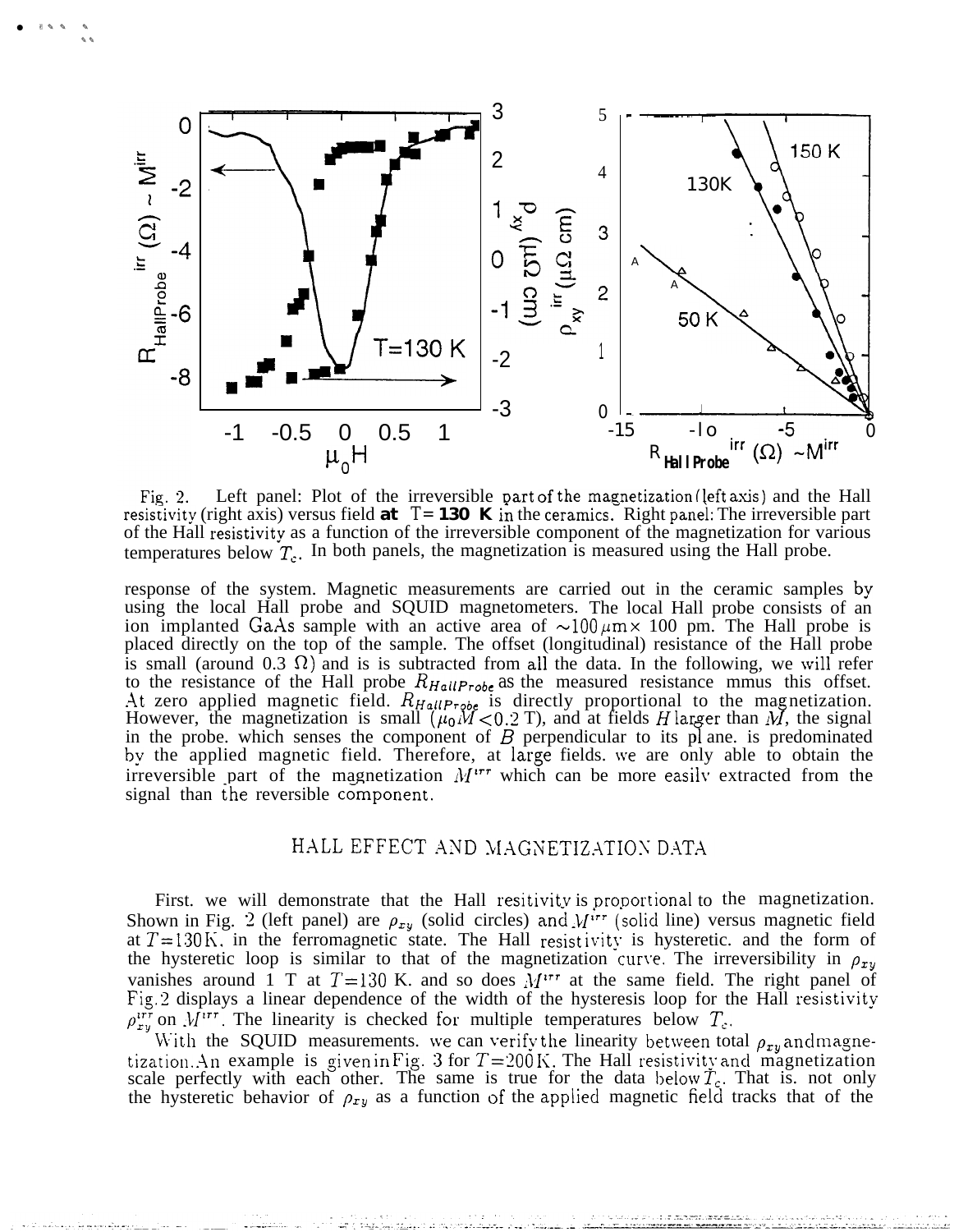![](_page_3_Figure_0.jpeg)

. . . ● ✎ ✍

. .

The field dependence of  $\rho_{xy}$  and M at T=200 K. M is measured using the SQUID Fig.  $3$ . magnetometer.

magnetization. but also the field dependence of the Hall resistivity at high fields. in the reversible region. (see Fig. 4, central panel) mimics the magnetization behavior. From these data we conclude that the contribution from the normal Hall effect is negligible in comparison with the anomalous term.

Now we proceed to compare the Hall resistivitv with the magnetoresistance (Fig. 4, left panel, data are taken at  $T=150$  K). The longitudinal resistivity  $\rho$  decreases linearly with with H at high fields and demonstrates a hysteretic behavior at low fields. In order to better show it, we subtract the linear term  $\rho_{lin}(H)$  from the total resistivity  $\rho$ . The difference  $p - \rho_{lin}$  is depicted in the central panel of Fig. 4. The maxima in  $p - \rho_{lin}$  are very close to the fields at which the Hall resistivity (see Fig. 4. right panel) and magnetization take zero values at  $T=150$  1<, as shown by the arrows.

In the thin films. there is no hysteresis in either  $\rho$  or  $\rho_{xy}$ . In the ferromagnetic state. below *Tc*  $\approx$ 180 K. the initial linear rise of  $\rho_{xy}$  (Fig. 5) is followed by a second portion having a much smaller field gradient. As the temperature is increased above the Curie temperature. the deviation from the linear behavior becomes less pronounced ancl disappears for high enough temperatures in the entire magnetic field range (compare the isotherms at  $T=195$ K and at  $T=245$  K in Fig. 2, bottom). We assume that similarly to the case of the ceramic samples. the Hall resistivity in the films follows the magnetization and that the difference in the behaviors shown in Fig.  $5$ , on the one hand. and Figs.  $2-4$ , on another, is related to the difference in the  $M(H)$ -dependences in films and ceramics.

From the data of Figs. 2-4 one can estimate the anomalous Hall coefficient  $R_s$  in the ceramic samples.  $R_s(T)$ -dependence has a maximum near 200 K (detailed data will be published separately<sup>11</sup>), with the peak value  $\approx 1.1 \times 10^{-6} \text{ m}^3/\text{C}$ . To estimate  $R_s$  in the thin films. we use the magnetization data obtained on fully oxygenated ceramic samples (in the low temperature limit.  $\mu_0 M \approx 0.18 \text{ T}^{11.9}$ . In the films.  $R_s$  is peaked at  $T \approx 180$  Ii. with the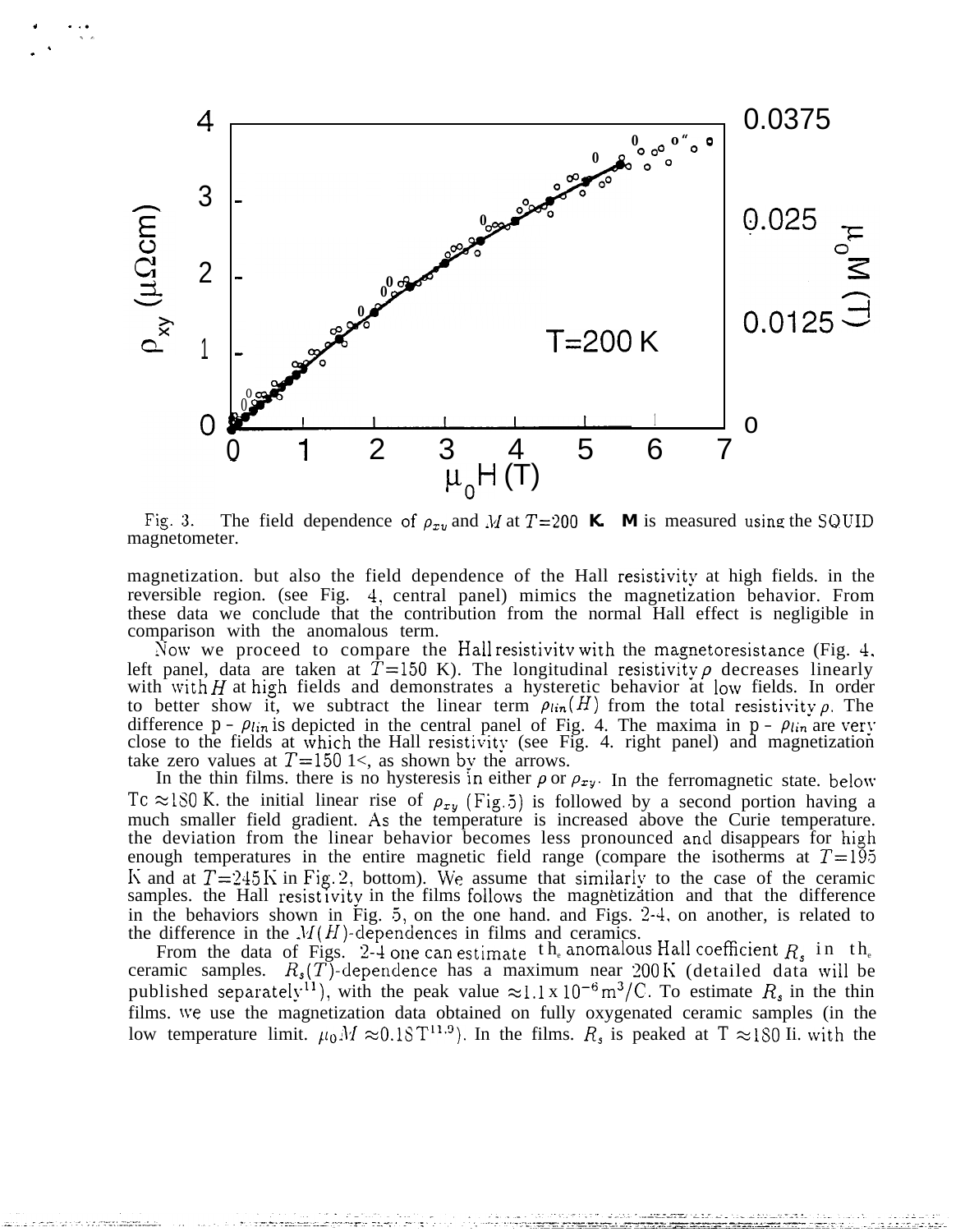![](_page_4_Figure_0.jpeg)

Fig. 4. **Heft** panel: The magnetoresistance of the ceramics at  $T= 150$  K. Central panel:  $\rho - \rho_{lin}$ (see the text) versus H at  $T=150$  K. Arrows show the fields at which M and  $\rho_{xy}$  are zero. Right panel: The field dependence of  $\rho_{xy}$  at *T*= 150 K in ceramics.

value  $0.45 \times 10^{-6} \text{ m}^3/\text{C}$ . In fact, the magnitude of the anomalous Hall coefficient observed in La<sub>0.5</sub>Ca<sub>0.5</sub>CoO<sub>3</sub> by far exceeds that for other ferromagnets<sup>1,11</sup>. For instance, the  $R_s$  value in  $\text{CoS}_2$  is 0.12x  $10^{-6} \text{m}^3/\text{C}^{12}$ , in Fe ().5x 1()-9  $\text{m}^3/\text{C}^1$ . Moreover. as we have discussed in Ref.<sup>11</sup>, available theories of the Hall effect in ferromagnets<sup>3,4</sup> predict seven orders of magnitude smaller values than in our experiment. One can speculate about the reasons why  $R_s$  in La<sub>0.5</sub>Ca<sub>0.5</sub>CoO<sub>3</sub> is larger than in other materials. Probably, the peculiar nature of magnetism in this compound caused by the existence of multiple spin configurations and the resulting enhancement of the spin fluctuations is responsible for this fact. What is difficult is to understand the reason for the emormous discrepancy between theory and experiment. Our results apparently call for strong theoretical efforts m this direction.

![](_page_4_Figure_3.jpeg)

Fig. 5. The field dependence of  $\rho_{xy}$  in a thin film sample at various temperatures.